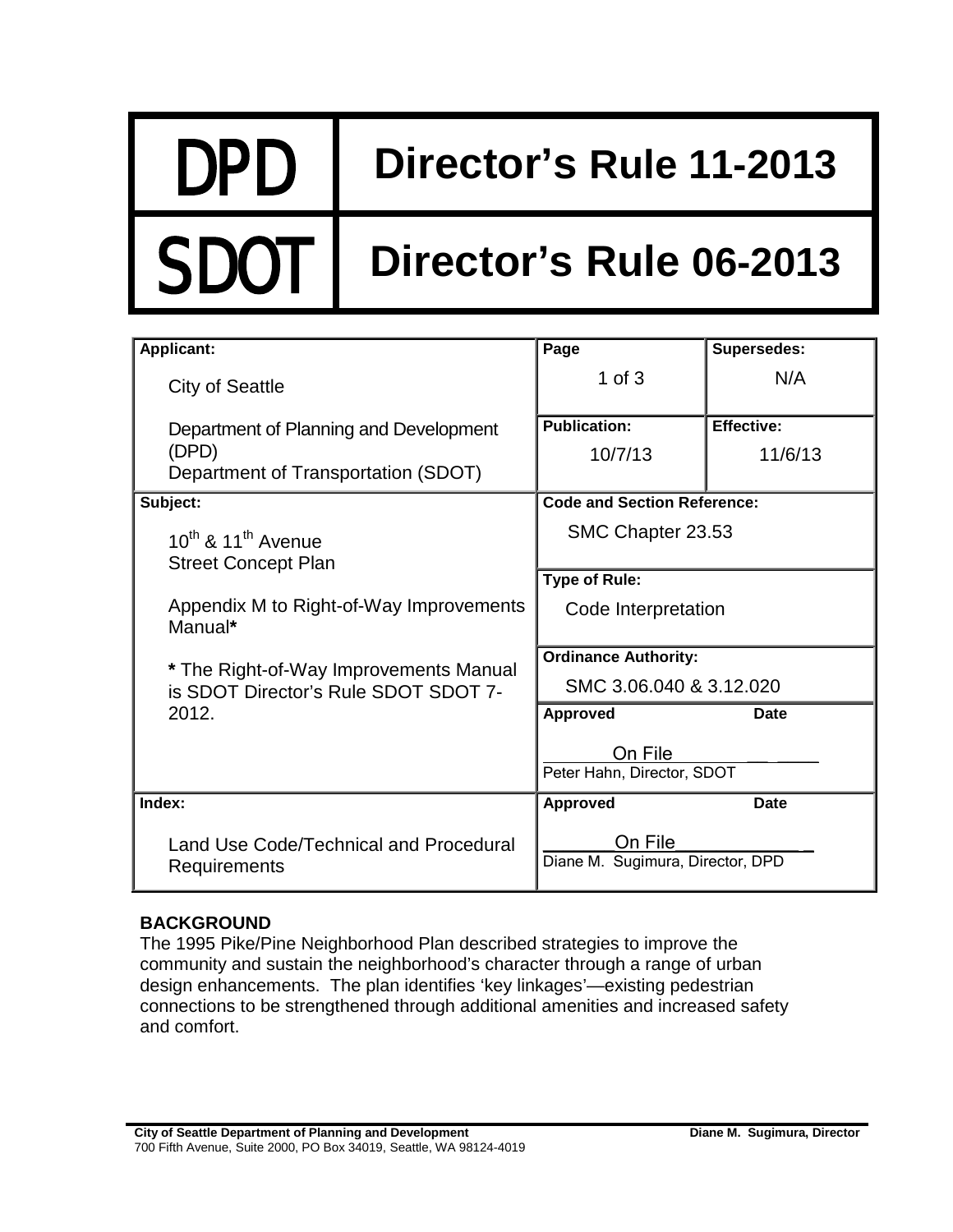The east/west running 10th and 11th Avenues were listed as key linkages complementing the north/south Pike and Pine Streets. The intersections of these streets were identified as 'neighborhood epicenters' – or locations to focus activity and amenity to create a strong placemaking presence through the design of buildings and streetscapes. The plan included specific recommendations relevant to the  $10<sup>th</sup>$  and  $11<sup>th</sup>$  Avenue corridor including:

- Curb bulbs to reduce the distance pedestrian must cross on neighborhood streets.
- Turning 10<sup>th</sup> and 11<sup>th</sup> Avenues into neighborhood green streets.
- **Improving pedestrian access across East Pine between the core area and** Bobby Morris Playfields / Cal Anderson Park.
- **Provide pedestrian scaled lighting.**

This concept plan provides preferred design treatments for these and other elements within the right of way, providing greater predictability for stakeholders making investments in the street. To create this concept plan, multiple City departments were engaged along with area stakeholders and property owners.

### **RULE**

The  $10<sup>th</sup>$  and  $11<sup>th</sup>$  Avenue Street Concept Plan is incorporated into the Seattle Department of Transportation Right-of-Way Improvements Manual as Appendix M**.**  The provisions of the concept plan are voluntary. However, property owners are encouraged to follow them in order to enhance the neighborhood.

The concept plan has been reviewed by the Seattle Department of Transportation (SDOT) and the Department of Planning and Development (DPD). Therefore, applicants for Street Improvement Permits that follow these concept plans can be assured that the major design elements contained in their plans meet or exceed the requirements described in the Right-of-Way Improvements Manual. The Right-of Way Improvements Manual is the standards manual used by SDOT's Street Use Division in the permit review process for private contracts. Additionally, applicants for permits to DPD that follow these concept plans for major public realm design items can be assured that these elements are approvable through the Master Use Permit and Design Review processes.

Note: Certain projects may be subject to review under City development regulations or the State Environmental Policy Act. That review could result in additional conditions relevant to the streetscape but not anticipated in the  $10<sup>th</sup>$  and  $11<sup>th</sup>$  Avenue Street Concept Plan.

### **REASON**

While the 10<sup>th</sup> and 11<sup>th</sup> Avenue Street Concept Plan does not establish requirements, the conceptual design has been approved through review by SDOT and DPD. Approval of the concept plan as an Appendix to the Right-of-Way